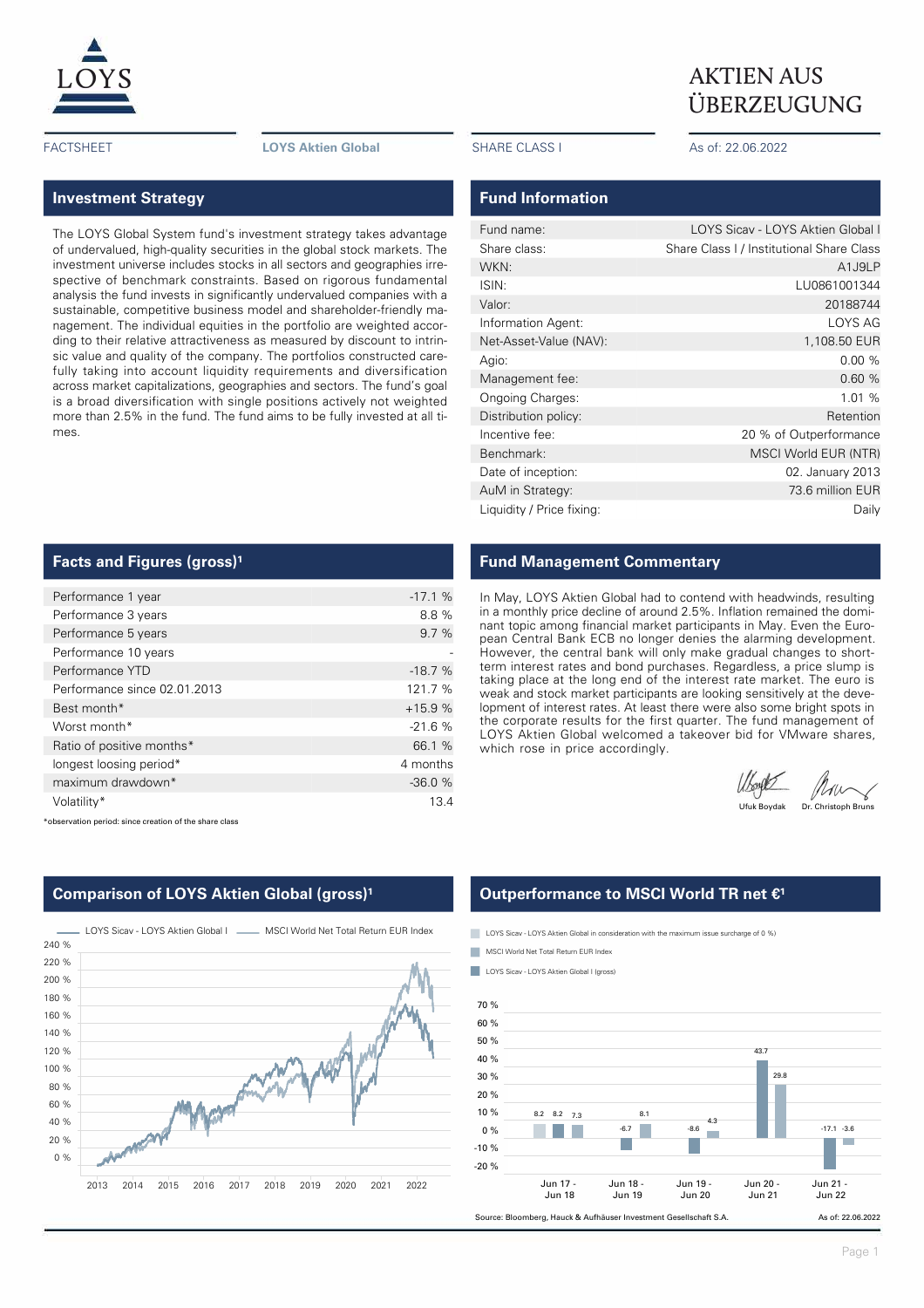

# $\underline{LOYS}$  AKTIEN AUS ÜBERZEUGUNG

FACTSHEET **LOYS Aktien Global** SHARE CLASS I As of: 22.06.2022

# **Portfolio Overview LOYS Aktien Global**

| TOP-5-HOLDINGS (31.05.2022)                            |                            |        | Country-Allocation (31.05.2022) |  |         | Industries-Allocation (31.05.2022) |  |         |  |
|--------------------------------------------------------|----------------------------|--------|---------------------------------|--|---------|------------------------------------|--|---------|--|
| EDAG                                                   |                            | 5.06 % | USA                             |  | 32.75 % | Information Technology             |  | 28.06 % |  |
| Mears                                                  |                            | 4.34 % | Germany                         |  | 15.94 % | Industrials                        |  | 20.54 % |  |
| <b>Brunel</b>                                          |                            | 4.16 % | Japan                           |  | 12.87 % | <b>Consumer Discretionary</b>      |  | 17.20 % |  |
| Teamviewer AG                                          | an an Salaman.<br>Tagairtí | 4.07 % | <b>Great Britain</b>            |  | 7.61 %  | <b>Telecommunication Services</b>  |  | 7.00 %  |  |
| <b>MAX</b> Automation                                  |                            | 4.02%  | Netherlands                     |  | 7.48 %  | <b>Consumer Staples</b>            |  | 6.25 %  |  |
| Source: Hauck & Aufhäuser Investment Gesellschaft S.A. |                            |        |                                 |  |         |                                    |  |         |  |
|                                                        |                            | .      |                                 |  |         |                                    |  |         |  |

### **Performance in Percent (gross)<sup>1</sup>**

| Year                        | Jan    | Feb    | Mar     | Apr    | May    | Jun    | Jul    | Aug    | Sep    | Oct    | <b>Nov</b>               | <b>Dec</b>               | Year              |
|-----------------------------|--------|--------|---------|--------|--------|--------|--------|--------|--------|--------|--------------------------|--------------------------|-------------------|
| 2013                        | 1.5    | 0.6    | 3.7     | 0.2    | 3.3    | $-2.3$ | 2.2    | 0.3    | 5.3    | 3.4    | 1.3                      | $-0.5$                   | 20.5              |
| 2014                        | 1.0    | 2.9    | 0.9     | 1.3    | 3.9    | 0.7    | $-0.9$ | 1.0    | $-0.4$ | $-2.1$ | 2.8                      | 2.0                      | 13.8              |
| 2015                        | 7.6    | 6.3    | 5.2     | 0.1    | 4.5    | $-4.2$ | 2.3    | $-6.6$ | $-4.7$ | 8.8    | 4.0                      | $-2.6$                   | 21.3              |
| 2016                        | $-8.0$ | 0.9    | 5.4     | 0.6    | 2.1    | $-6.1$ | 5.2    | 0.4    | 0.5    | $-0.2$ | 3.0                      | 6.1                      | 9.1               |
| 2017                        | 1.1    | 3.4    | 2.0     | 2.9    | 0.6    | $-2.0$ | $-0.6$ | $-2.3$ | 5.2    | 1.9    | 0.3                      | 1.6                      | 14.9              |
| 2018                        | 0.7    | $-0.3$ | $-2.7$  | 3.4    | 3.3    | $-1.3$ | 2.7    | 0.1    | $-2.6$ | $-8.6$ | $-0.1$                   | $-9.7$                   | $-15.1$           |
| 2019                        | 12.3   | 2.2    | $-0.6$  | 7.4    | $-7.4$ | 0.8    | 1.3    | $-2.9$ | 3.7    | 1.8    | 6.1                      | 1.7                      | 28.2              |
| 2020                        | $-2.8$ | $-8.4$ | $-21.6$ | 13.2   | 1.0    | 1.7    | $-0.2$ | 6.3    | 1.2    | $-3.1$ | 15.9                     | 2.3                      | 0.1               |
| 2021                        | 2.3    | 3.0    | 6.3     | 2.7    | $-0.9$ | 3.9    | 0.9    | 3.1    | $-2.5$ | $-1.3$ | $-2.3$                   | 3.8                      | 20.2              |
| 2022                        | $-4.1$ | $-3.7$ | 0.4     | $-3.2$ | $-2.5$ | ٠      | ۰      |        |        |        | $\overline{\phantom{a}}$ | $\overline{\phantom{a}}$ | $-18.7$           |
| Source: CleverSoft FondsDB™ |        |        |         |        |        |        |        |        |        |        |                          |                          | As of: 22.06.2022 |

## **Rolling 5-year Intervals (gross)<sup>1</sup> <b>Return/Risk Diagram**



Source: CleverSoft FondsDB™; as per end of month As of: 22.06.2022

# **LOYS AG at a Glance Contact Contact**

Company Philosophy

- Owner-managed independent company with aligned interests
- Board and management are invested in the funds
- Specialization on equity markets • Fair and transparent fee structure

Investment Philosophy

- Active and consequent fund management
- Value driven, fundamental bottom-up approach
- Investments are defined by quantitative and qualitative factors Consistent execution of investment decisions
- Fund Manager
- Highly experienced Fund Management
- Proven, successful track-record
- Continuous outperformance of MSCI World Index
- Backed by experienced, qualified investment team



Timeframe: June 2017 - June 2022

Source: Bloomberg, Hauck Aufhäuser Lampe Privatbank AG As of: 22.06.2022

#### **LOYS AG**

Barckhausstr. 10 60325 Frankfurt am Main T: 069-2475444-0 F: 069-2475444-19 Mail: info@loys.de www.loys.de